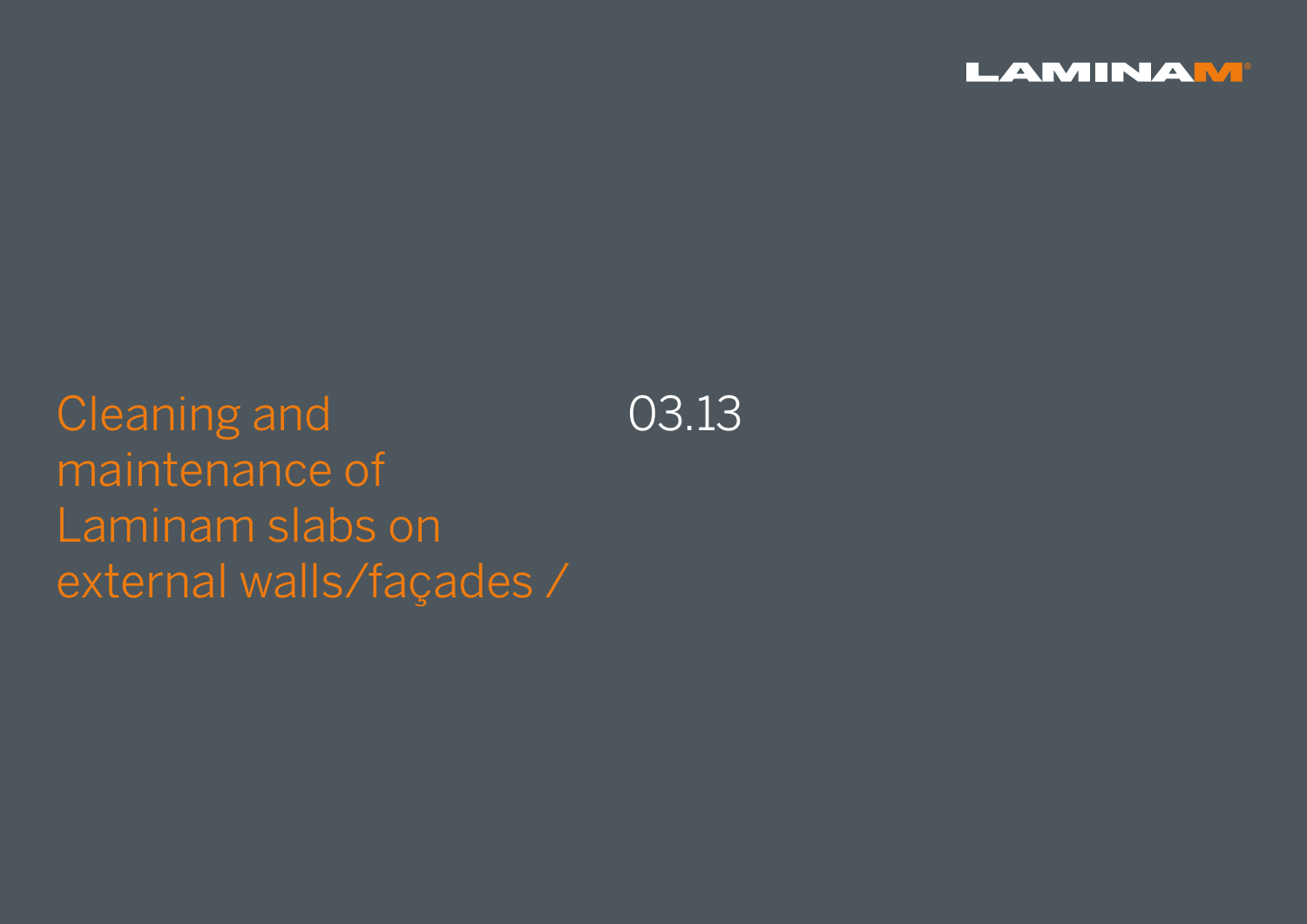# **CLEANING AND MAINTENANCE OF LAMINAM SLABS ON EXTERNAL WALL/FAÇADES**

After the installation of surfaces on external walls/façades Laminam 3+ slabs are made in porcelain stoneware by wet grinding of clayish raw materials, granite and metamorphic, feldspar-containing rocks and ceramic pigments.

Compacted by a special shaping in compatter and sintering at 1200°C, with hybrid firing.

With single gauge square edge and with a structural reinforcement in inert material (fibreglass blanket bonded at the back).

Laminam slabs are very easy to clean and they not require special maintenance.

Thanks to the production process used (raw materials of quality and high firing temperatures), the finishing of the slabs have the features of no absorbance and, the almost nonexistent porosity give the possibility to clean the texture in a simple, fast and efficient way.

For the above reasons, the dirt is not able to penetrate into the substance of the slabs and all the stains will be removed following the indications written in this document.

Before proceeding with the cleaning operations of Laminam surfaces, it is recommendable to follow the devices indicated below in order to obtain an optimal result.

A proper cleaning values the aesthetic features of the surfaces and gives an exceptional brilliance.

It is always recommended to perform some preventive test on a small portion of the slab before using a product (if it is possible, we suggest to make this operation on a small hidden section or on a non installed slab).

The cleaning treatment must be performed in a uniform manner on the entire surface of the installed facade. In this way it is possible to prevent possible colour difference as a resulting of a different concentration of cleaning of deposited dirt on the slabs.

It is fundamental remove immediately the stains like paint, cement, grout and silicon residues.

For the cleaning of the FILO – metal collection- it is necessary to use neutral or alkaline detergents and not an acid based product.

So, for this reason, some indication described below can not be applied with Filo texture.

# **ORDINARY CLEANING**

We recommend to realize an initial cleaning of the panels after the end of installation.

Periodic cleaning of the façade, if necessary, is at the discretion of the customer and it depends on the finishing of the slabs chosen, the climatic

conditions and the level of pollution on site.

Usually, to clean Laminam slabs you can use hot water and neutral detergents.

These products will be diluted in base of the information provided on the packaging of the same.

Routine interventions are used to remove dirt and restore the original finishing.

It is necessary avoid the using of abrasive tools like steel wool or hard brushes on the surfaces. This operation could cause indelible marks and scratches on the applied façade.

# **EXTRAORDINARY CLEANING**

It is used for the stains and resistant residues removal.

In general we recommend to proceed performing the first cleaning with hot water and neutral detergent.

If this operation is not sufficient, it is possible to proceed in base of stains using cleaning techniques gradually stronger and the following products:

> non abrasive cleaners having a neutral PH

> slightly abrasive cleaners